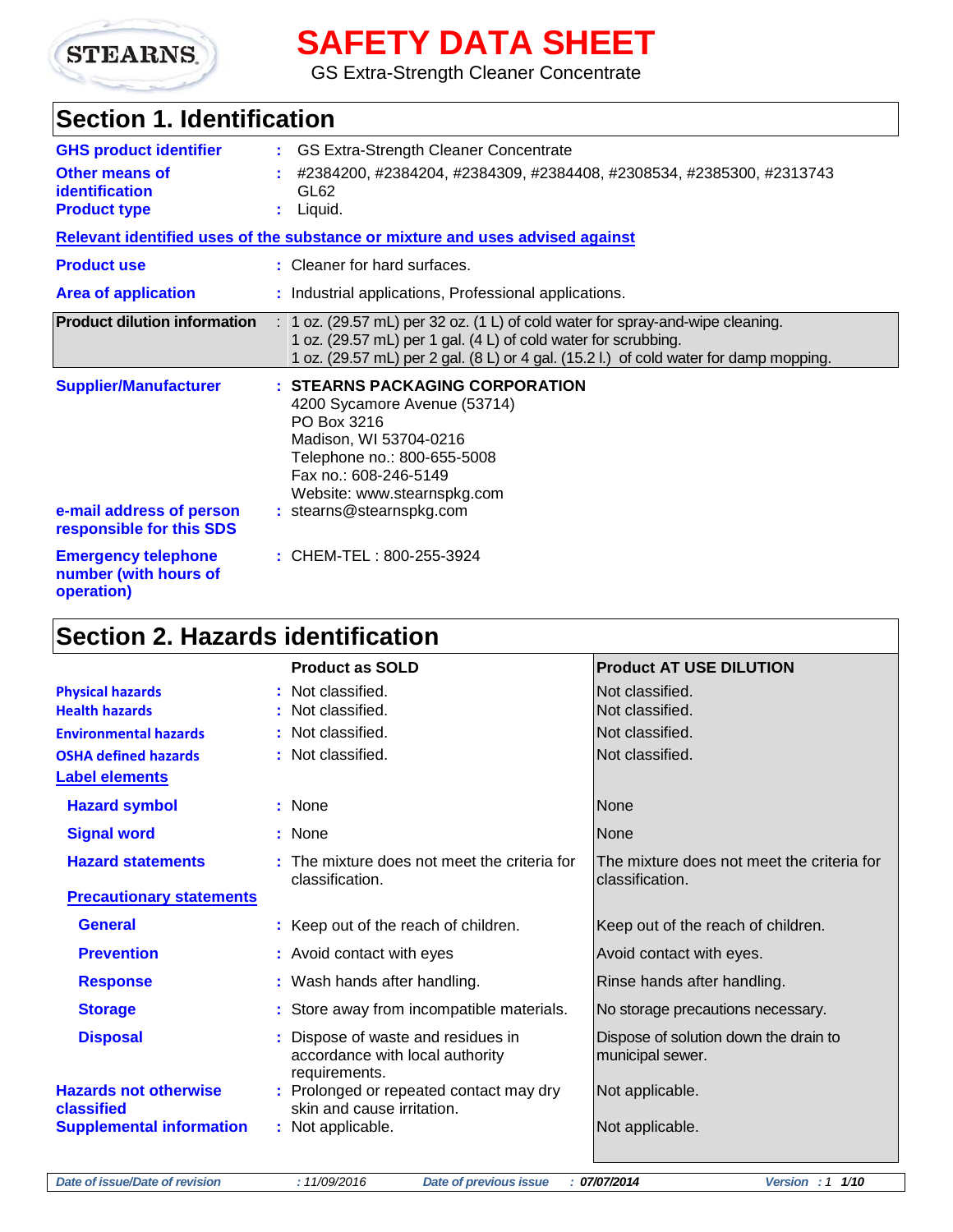## **Section 3. Composition/information on ingredients**

| <b>Substance/mixture</b> |
|--------------------------|
| Other means of           |
| identification           |

**CAS number** 

**Substance/mixture :** Mixture

**:** ST-842, ST-842E, ST-843, ST-844, ST-853, ST-853E, ST-1374

#### **CAS number/other identifiers**

| <b>Product code</b> | : Not available. |
|---------------------|------------------|
|---------------------|------------------|

| <b>Ingredient name</b>                    | <b>Other names</b>    | %             | <b>CAS number</b> |
|-------------------------------------------|-----------------------|---------------|-------------------|
| Sulfonic acids, C14-16-alkane hydroxy and | Sulfonic acids,       | $2.34 - 2.46$ | 68439-57-6        |
| C14-16-alkene, sodium salts               | C14-16-alkane hydroxy |               |                   |
|                                           | and C14-16-alkene,    |               |                   |
|                                           | sodium salts          |               |                   |
| sodium carbonate                          | sodium carbonate      |               | 497-19-8          |

Any concentration shown as a range is to protect confidentiality or is due to batch variation.

**There are no additional ingredients present which, within the current knowledge of the supplier and in the concentrations applicable, are classified as hazardous to health and hence require reporting in this section.**

## **Section 4. First aid measures**

|                                                                                     | <b>Product as SOLD</b>                                                                                                                                               | <b>Product AT USE DILUTION</b>                                                                                              |
|-------------------------------------------------------------------------------------|----------------------------------------------------------------------------------------------------------------------------------------------------------------------|-----------------------------------------------------------------------------------------------------------------------------|
| <b>Inhalation</b>                                                                   | : If breathing is difficult, remove to fresh air<br>and keep at rest in a position comfortable<br>for breathing. Call a physician if symptoms<br>develop or persist. | No special measures required. Treat<br>symptomatically.                                                                     |
| <b>Skin contact</b>                                                                 | If irritation occurs, flush exposed area with<br>water. Get medical attention if irritation<br>develops and persists.                                                | No known effect after skin contact.                                                                                         |
| <b>Eye contact</b>                                                                  | Rinse with water. Remove contact lenses<br>if present and easy to do. Continue rinsing.<br>Get medical attention if irritation develops<br>and persists.             | No known effect after eye contact. Rinse<br>with water for a few minutes. If irritation<br>persists, get medical attention. |
| <b>Ingestion</b>                                                                    | : Rinse mouth. DO NOT INDUCE<br>VOMITING. If ingestion of a large<br>amount does occur, call a poison control<br>center immediately.                                 | Get medical attention if symptoms occur.                                                                                    |
| <b>Most important</b><br>symptoms/effects, acute and<br>delayed                     | Direct contact with eyes may cause<br>temporary irritation.                                                                                                          | No known effects.                                                                                                           |
| <b>Indication of immediate</b><br>medical attention and special<br>treatment needed | : Treat symptomatically.                                                                                                                                             | Treat symptomatically.                                                                                                      |
| <b>General information</b><br><b>A</b> 10 <b>A</b><br>--<br>.                       | : Ensure that medical personnel are aware<br>of the material(s) involved, and take<br>precautions to protect themselves.                                             | No special measures required.                                                                                               |

## **Section 5. Fire-fighting measures**

|                                   | <b>Suitable extinguishing media :</b> Treat for surrounding material. |
|-----------------------------------|-----------------------------------------------------------------------|
| Unsuitable extinguishing<br>media | : Not available.                                                      |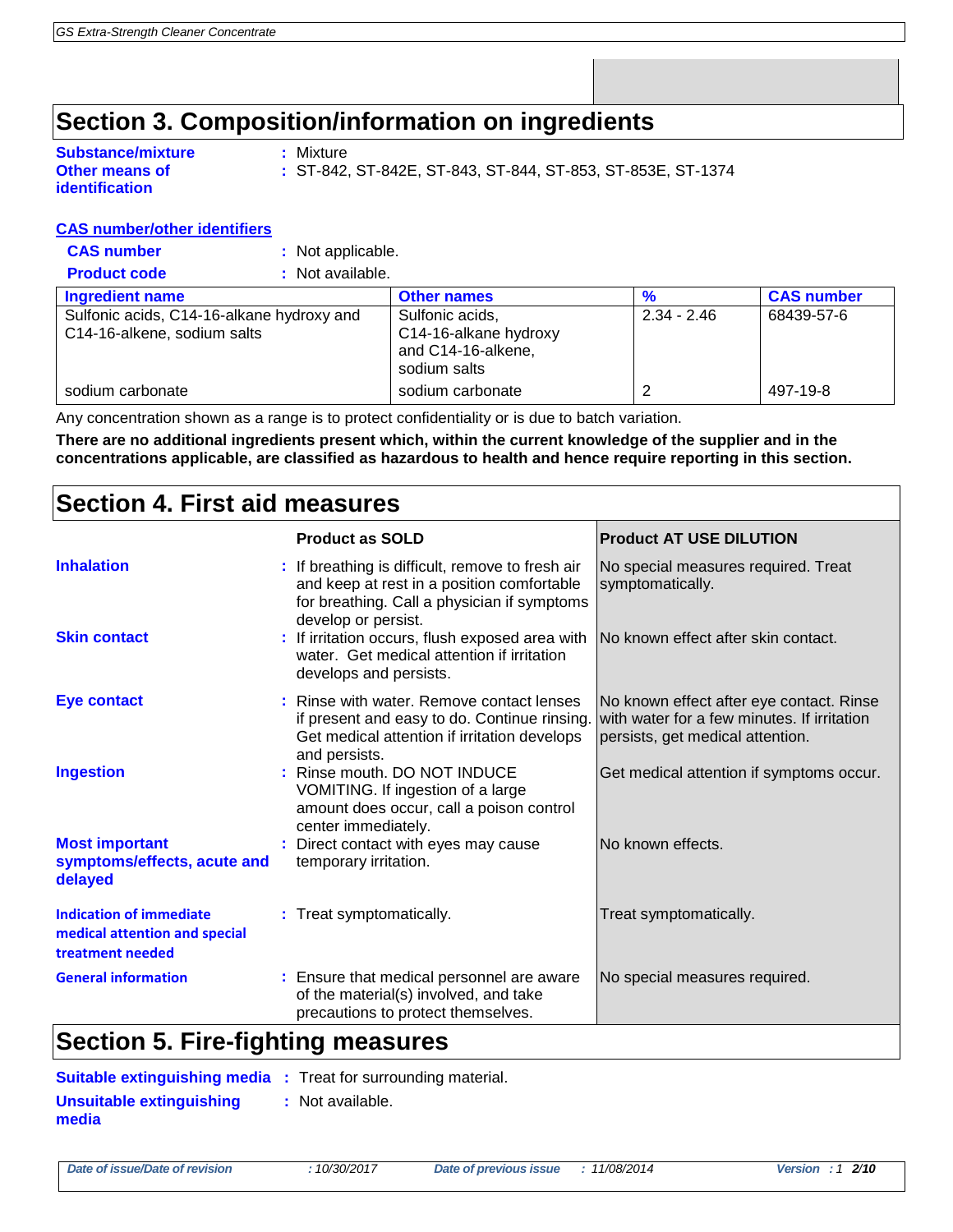**Specific hazards arising from :** During fire, gases hazardous to health may be formed. **the chemical**

## **Section 5. Fire-fighting measures**

| <b>Special protective equipment</b><br>and precautions for firefighters | : Self-contained breathing apparatus and full protective clothing must be worn in case of<br>fire. |
|-------------------------------------------------------------------------|----------------------------------------------------------------------------------------------------|
| <b>Fire-fighting</b><br>equipment/instructions                          | : Move containers from fire area if you can do so without risk.                                    |
| <b>Specific methods</b>                                                 | : Use standard firefighting procedures and consider the hazards of other involved<br>materials.    |
| <b>General fire hazards</b>                                             | : No unusual fire or explosion hazards noted.                                                      |

## **Section 6. Accidental release measures**

|                                                                                  | <b>Product as SOLD</b>                                                                                                                                                                                                                                                                                                 | <b>Product AT USE DILUTION</b>                                                                                                                                                                      |
|----------------------------------------------------------------------------------|------------------------------------------------------------------------------------------------------------------------------------------------------------------------------------------------------------------------------------------------------------------------------------------------------------------------|-----------------------------------------------------------------------------------------------------------------------------------------------------------------------------------------------------|
| <b>Personal precautions,</b><br>protective equipment and<br>emergency procedures | : Keep out of low areas. Keep unnecessary<br>personnel away. Keep people away from<br>and upwind of spill/leak. Do not touch<br>damaged containers or spilled material<br>unless wearing appropriate protective<br>clothing. For personal protection, see<br>section 8 of the SDS.                                     | Use personal protective equipment as<br>required.<br>Avoid contact of large amounts of spilled<br>material and run off with soil and surface<br>waterways.<br>Use a water rinse for final clean-up. |
| <b>Methods and materials for</b><br>containment and cleaning up                  | : This product is miscible in water. Stop the<br>flow of material, if this is without risk.                                                                                                                                                                                                                            |                                                                                                                                                                                                     |
|                                                                                  | Large Spills: Dike the spilled material,<br>where this is possible. Cover with plastic<br>sheet to prevent spreading. Absorb in<br>vermiculite, dry sand or earth and place<br>into containers. Prevent entry into<br>waterways, basements or confined areas.<br>Following product recovery, flush area with<br>water. | Large Spills: Flush area with water. Prevent<br>entry into waterways.                                                                                                                               |
|                                                                                  | Small Spills: Wipe up with absorbent<br>material (e.g. cloth, fleece). Clean surface<br>thoroughly.                                                                                                                                                                                                                    | Small Spills: Wipe up with absorbent<br>material.                                                                                                                                                   |
|                                                                                  | Never return spills to original containers<br>for re-use. For waste disposal, see section<br>13 of the SDS.                                                                                                                                                                                                            | Discharge collected material per Section 13<br>of the SDS.                                                                                                                                          |
| <b>Environmental precautions</b>                                                 | : Avoid discharge into storm water drains,<br>water courses or onto the ground.                                                                                                                                                                                                                                        | Avoid discharge into storm water drains,<br>water courses, or onto the ground.                                                                                                                      |

## **Section 7. Handling and storage**

|                                                                        | <b>Product as SOLD</b>                                                                                                                                    | <b>Product AT USE DILUTION</b>        |  |
|------------------------------------------------------------------------|-----------------------------------------------------------------------------------------------------------------------------------------------------------|---------------------------------------|--|
| <b>Precautions for safe</b><br>handling                                | : Use care in handling/storage.                                                                                                                           | Wash hands thoroughly after handling. |  |
| <b>Conditions for safe storage,</b><br>including any incompatibilities | : Keep out of reach of children. Store in<br>original tightly closed container. Store<br>away from incompatible materials (see<br>Section 10 of the SDS). | Keep out of reach of children.        |  |
| Section 8. Exposure controls/personal protection                       |                                                                                                                                                           |                                       |  |

**Product as SOLD Product AT USE DILUTION**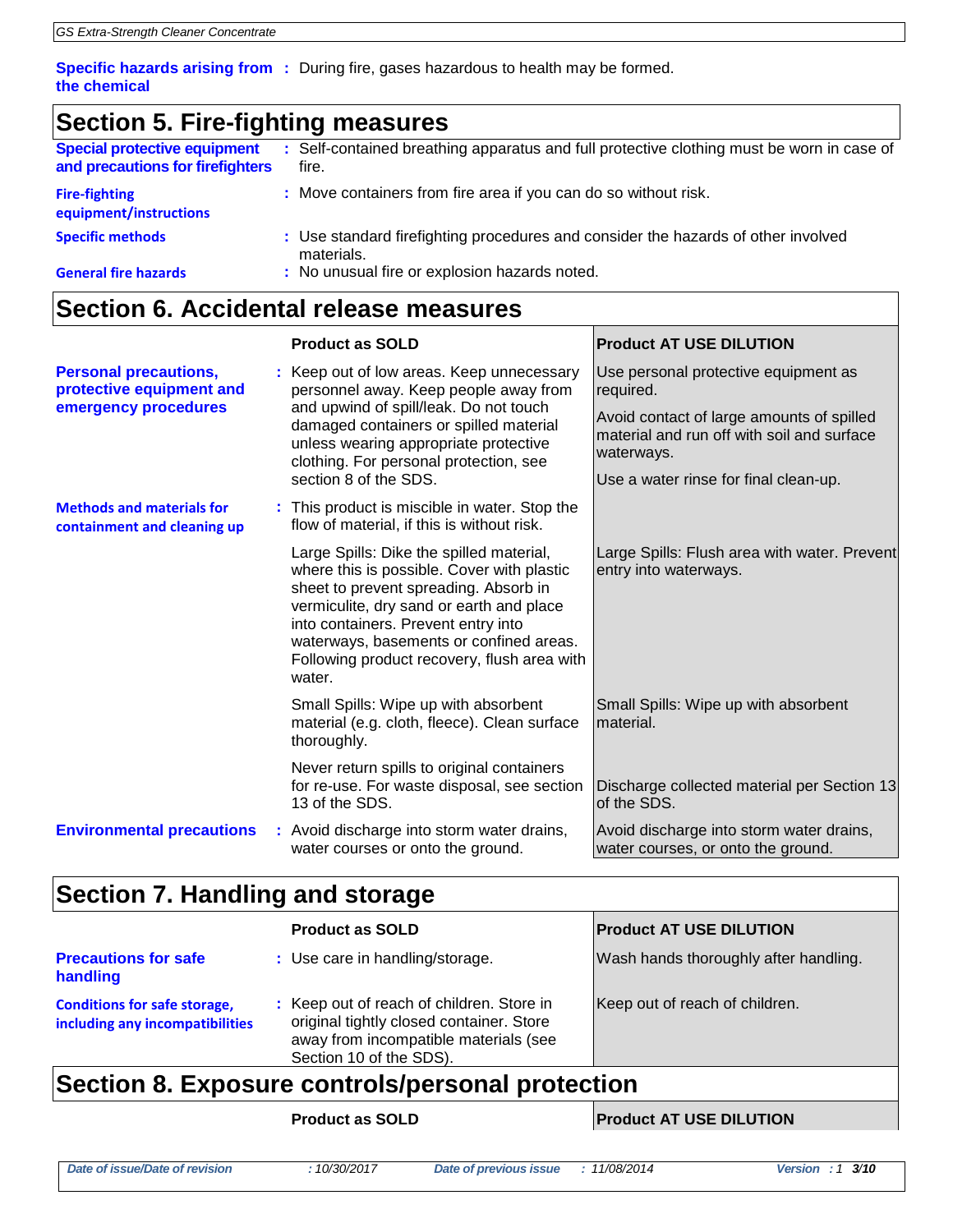**Occupational exposure limits** : No exposure limits noted for ingredient(s). No exposure limits noted for ingredient(s).

## **Section 8. Exposure controls/personal protection**

| <b>Biological limit values</b>                    | <b>Product as SOLD</b><br>No biological exposure limits noted for the<br>ingredient(s).                                                                                                                                                                                                                                                                                                                                    | <b>Product AT USE DILUTION</b><br>No biological exposure limits noted for the<br>ingredient(s).                                                                                                                                      |
|---------------------------------------------------|----------------------------------------------------------------------------------------------------------------------------------------------------------------------------------------------------------------------------------------------------------------------------------------------------------------------------------------------------------------------------------------------------------------------------|--------------------------------------------------------------------------------------------------------------------------------------------------------------------------------------------------------------------------------------|
| <b>Appropriate engineering</b><br><b>controls</b> | : Good general ventilation (typically 10 air<br>changes per hour) should be used.<br>Ventilation rates should be matched to<br>conditions. If applicable, use process<br>enclosures, local exhaust ventilation, or<br>other engineering controls to maintain<br>airborne levels below recommended<br>exposure limits. If exposure limits have<br>not been established, maintain airborne<br>levels to an acceptable level. | Good general ventilation should be used.                                                                                                                                                                                             |
| <b>Eye/face protection</b>                        | Individual protection measures, such as personal protective equipment<br>: Safety glasses if eye contact is possible.                                                                                                                                                                                                                                                                                                      | Wear protective eyewear if contact is                                                                                                                                                                                                |
| <b>Skin protection</b>                            |                                                                                                                                                                                                                                                                                                                                                                                                                            | possible.                                                                                                                                                                                                                            |
| <b>Hand protection</b>                            | : Not normally needed.                                                                                                                                                                                                                                                                                                                                                                                                     | No protective equipment is needed under<br>normal conditions.                                                                                                                                                                        |
| <b>Other</b>                                      | : As required by employer code.                                                                                                                                                                                                                                                                                                                                                                                            | No protective equipment is needed under<br>normal conditions.                                                                                                                                                                        |
| <b>Respiratory protection</b>                     | : No personal respiratory protective<br>equipment normally required.                                                                                                                                                                                                                                                                                                                                                       | No protective equipment is needed under<br>normal conditions.                                                                                                                                                                        |
| <b>Thermal hazards</b>                            | : Wear appropriate thermal protective<br>clothing, when necessary.                                                                                                                                                                                                                                                                                                                                                         | No protective equipment is needed under<br>normal conditions.                                                                                                                                                                        |
| <b>General hygiene considerations</b>             | : Always observe good personal hygiene<br>measures, such as washing after handling<br>the material and before eating, drinking,<br>and/or smoking. Routinely wash work<br>clothing and protective equipment to<br>remove contaminants.                                                                                                                                                                                     | Always observe good personal hygiene<br>measures, such as washing after handling<br>the material and before eating, drinking,<br>and/or smoking. Routinely wash work<br>clothing and protective equipment to<br>remove contaminants. |

# **Section 9. Physical and chemical properties**

|                                            | <b>Product as SOLD</b>                                | <b>Product AT USE DILUTION</b>                      |
|--------------------------------------------|-------------------------------------------------------|-----------------------------------------------------|
| <b>Appearance</b>                          | $:$ Clear                                             | Appearance may depend on soil load.                 |
| <b>Physical state</b>                      | : Liquid.                                             | Liquid.                                             |
| <b>Form</b>                                | : Liquid.                                             | Liquid.                                             |
| <b>Color</b>                               | : Dark green.                                         | Light green or colorless.                           |
| Odor                                       | : Fresh scent. Fragrance added.                       | Fresh scent. (slight)                               |
| <b>Odor threshold</b>                      | : Not available.                                      | Not available.                                      |
| pH                                         | $: 10.5 - 11.0$                                       | $7.0 - 8.0$                                         |
| <b>Melting point</b>                       | : Not available.                                      | Not available.                                      |
| Initial boiling point and boiling<br>range | : 212 °F (100 °C)                                     | 212 °F (100 °C)                                     |
| <b>Pour point</b>                          | : Not available.                                      | Not available.                                      |
| <b>Specific gravity</b>                    | : Not available.                                      | Not available.                                      |
| <b>Flash point</b>                         | : Closed cup: >93.333°C (>200°F)<br>[Pensky-Martens.] | Closed cup: >93.333°C (>200°F)<br>[Pensky-Martens.] |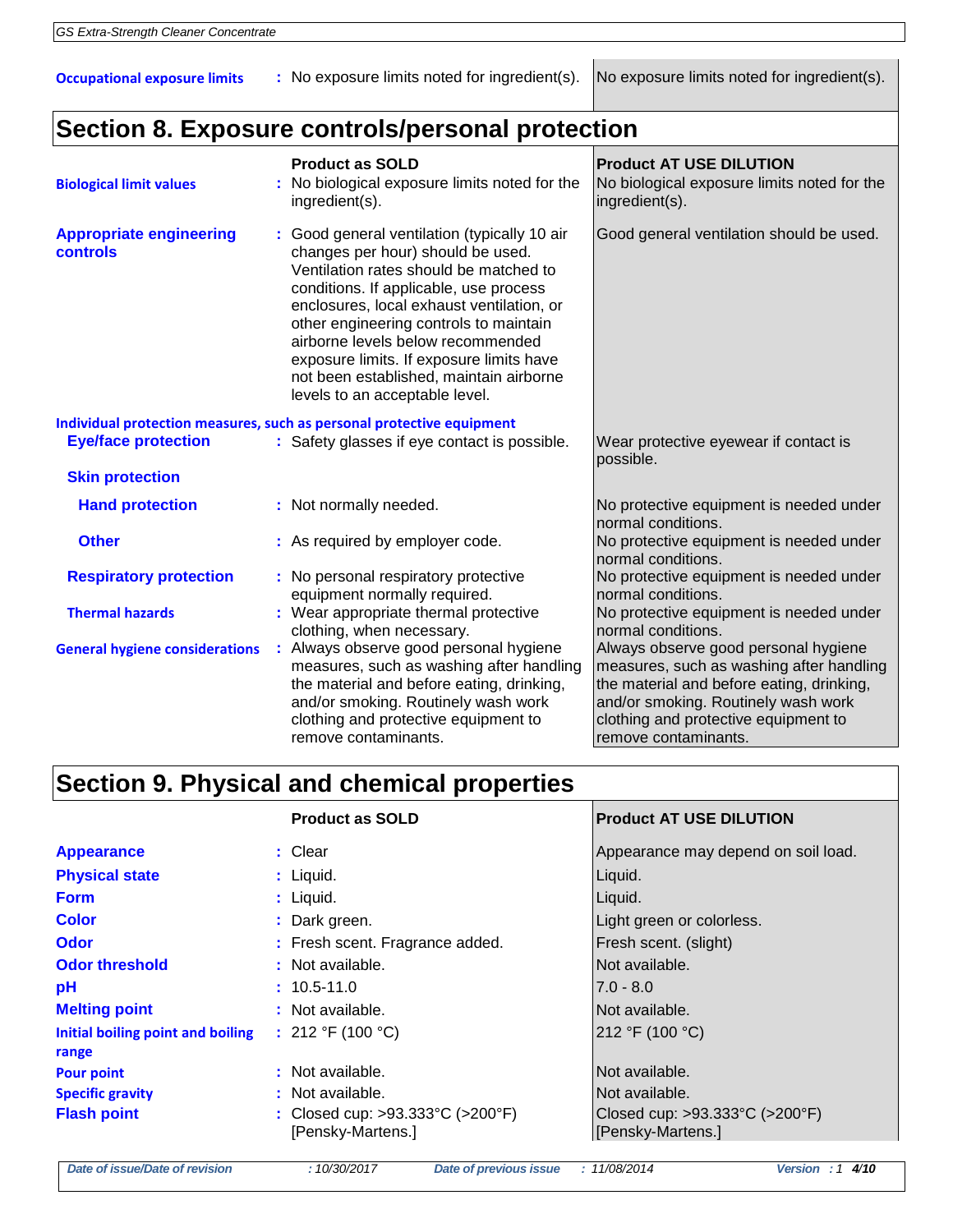| GS Extra-Strength Cleaner Concentrate           |                                             |                                     |
|-------------------------------------------------|---------------------------------------------|-------------------------------------|
|                                                 |                                             |                                     |
| <b>Evaporation rate</b>                         | : Not available.                            | Not available.                      |
| <b>Flammability (solid, gas)</b>                | : Not applicable.                           | Not applicable.                     |
|                                                 | Section 9. Physical and chemical properties |                                     |
|                                                 | <b>Product as SOLD</b>                      | <b>Product AT USE DILUTION</b>      |
| Lower and upper explosive<br>(flammable) limits | : Not available.                            | Not available.                      |
| <b>Vapor pressure</b>                           | : $<$ 0.013 kPa ( $<$ 0.1 mm Hg)            | $<$ 0.013 kPa ( $<$ 0.1 mm Hg)      |
| <b>Vapor density</b>                            | : Not available.                            | Not available.                      |
| <b>Relative density</b>                         | : 1.049                                     | 1.00                                |
| <b>Solubility</b>                               | : Complete                                  | Complete                            |
| <b>Auto-ignition temperature</b>                | : Not available.                            | Not available.                      |
| <b>Decomposition temperature</b>                | : Not available.                            | Not available.                      |
| <b>Viscosity</b>                                | : <100 mPa $\cdot$ s (<100 cP)              | $<$ 100 mPa $\cdot$ s ( $<$ 100 cP) |
| <b>Other information</b>                        |                                             |                                     |
| <b>Bulk density</b>                             | $: 8.75$ lbs/gallon                         | 8.35 lbs/gallon                     |

## **Section 10. Stability and reactivity**

#### **Product as SOLD**

| <b>Reactivity</b><br><b>Possibility of hazardous</b><br>reactions<br><b>Chemical stability</b> | : None known.<br>: No dangerous reaction known under conditions of normal use.<br>: Material is stable under normal conditions. |
|------------------------------------------------------------------------------------------------|---------------------------------------------------------------------------------------------------------------------------------|
| <b>Conditions to avoid</b><br><b>Incompatible materials</b>                                    | : Do not mix with other chemicals. Keep from freezing.<br>: Strong oxidizing agents.                                            |
| <b>Hazardous decomposition</b><br>products                                                     | : No hazardous decomposition products are known.                                                                                |

# **Section 11. Toxicological information**

#### **Information on the likely routes of exposure**

|                                                                                           | <b>Product as SOLD</b>                                        | <b>Product AT USE DILUTION</b>                              |
|-------------------------------------------------------------------------------------------|---------------------------------------------------------------|-------------------------------------------------------------|
| <b>Ingestion</b>                                                                          | : Expected to be a low ingestion hazard.                      | Expected to be a low ingestion hazard.                      |
| <b>Inhalation</b>                                                                         | : No adverse effects due to inhalation are<br>expected.       | No adverse effects due to inhalation are<br>expected.       |
| <b>Skin contact</b>                                                                       | : No adverse effects due to skin contact are<br>expected.     | INo adverse effects due to skin contact are<br>expected.    |
| Eye contact                                                                               | : Direct contact with eyes may cause<br>temporary irritation. | Direct contact with eyes may cause<br>temporary irritation. |
| <b>Symptoms related to the</b><br>physical, chemical and<br>toxicological characteristics | : Direct contact with eyes may cause<br>temporary irritation. | Direct contact with eyes may cause<br>temporary irritation. |
| Information on toxicological effects                                                      |                                                               |                                                             |
|                                                                                           | <b>Product as SOLD</b>                                        | <b>Product AT USE DILUTION</b>                              |
| <b>Acute toxicity</b>                                                                     | : Calculated Oral LD50 9,794 mg/kg                            |                                                             |
| <b>Skin corrosion/irritation</b>                                                          | : Prolonged skin contact may cause<br>temporary irritation.   | No known significant effects or critical<br>hazards.        |
| <b>Exposure minutes</b>                                                                   | : Not available.                                              | Not available.                                              |

**Erythema value because that in the set of the Serverse Contracts in the Serverse Poisson and Serverse Poisson and Not available.** 

- **Oedema value :** Not available. Not available.
	-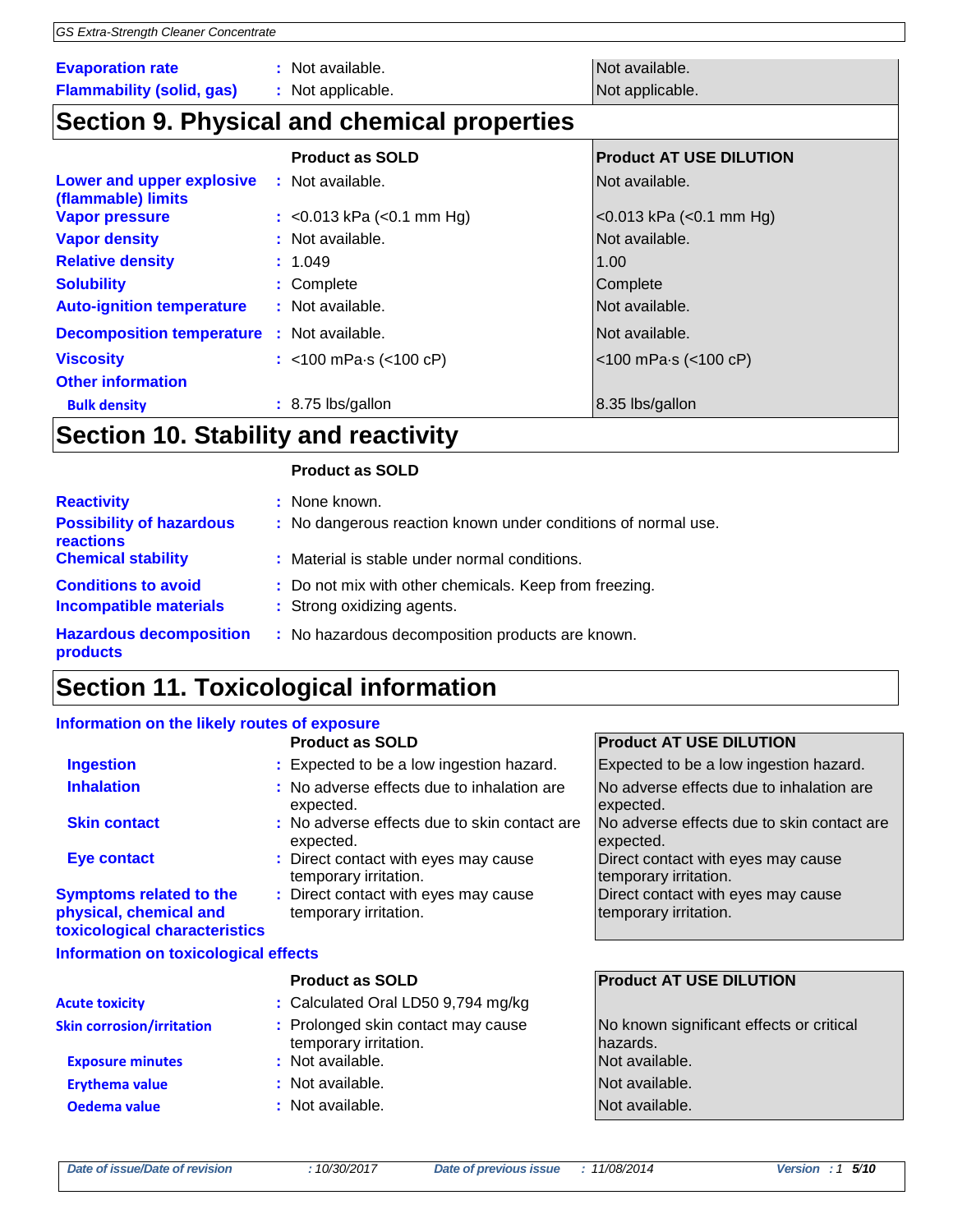# **Section 11. Toxicological information**

|                                                              | <b>Product as SOLD</b>                                                                                                   | <b>Product AT USE DILUTION</b>                                                  |
|--------------------------------------------------------------|--------------------------------------------------------------------------------------------------------------------------|---------------------------------------------------------------------------------|
| Serious eye damage/eye<br><b>irritation</b>                  | : Direct contact with eyes may cause<br>temporary irritation.                                                            | No known significant effects or critical<br>hazards.                            |
| <b>Corneal opacity value</b>                                 | : Not available.                                                                                                         | Not available.                                                                  |
| <b>Iris lesion value</b>                                     | : Not available.                                                                                                         | Not available.                                                                  |
| <b>Conjunctival reddening</b><br>value                       | : Not available.                                                                                                         | Not available.                                                                  |
| <b>Conjunctival oedema value</b>                             | : Not available.                                                                                                         | Not available.                                                                  |
| <b>Recover days</b>                                          | : Not available.                                                                                                         | Not available.                                                                  |
| <b>Respiratory or skin sensitization</b>                     | : Direct contact with eyes may cause<br>temporary irritation.                                                            | No known significant effects or critical<br>hazards.                            |
| <b>Respiratory sensitization</b>                             | : Not available.                                                                                                         | Not available.                                                                  |
| <b>Skin sensitization</b>                                    | : This product is not expected to cause skin<br>sensitization.                                                           | No known significant effects or critical<br>hazards.                            |
| <b>Germ cell mutagenicity</b>                                | : No data available to indicate product or<br>any components present at greater than<br>0.1% are mutagenic or genotoxic. | No known significant effects or critical<br>hazards.                            |
| <b>Carcinogenicity</b>                                       | : This product is not considered to be a<br>carcinogen by IARC, ACGIH, NTP, or<br>OSHA.                                  | No known significant effects or critical<br>hazards.                            |
|                                                              | US. OSHA Specifically Regulated Substances (29 CFR 1910.1001-1050)                                                       |                                                                                 |
| Not listed.                                                  |                                                                                                                          |                                                                                 |
|                                                              | <b>Product as SOLD</b>                                                                                                   | <b>Product AT USE DILUTION</b>                                                  |
| <b>Reproductive toxicity</b>                                 | : This product is not expected to cause<br>reproductive or developmental effects.                                        | This product is not expected to cause<br>reproductive or developmental effects. |
| <b>Specific target organ toxicity -</b><br>single exposure   | : Not classified.                                                                                                        | Not classified.                                                                 |
| <b>Specific target organ toxicity -</b><br>repeated exposure | : Not classified.                                                                                                        | Not classified.                                                                 |
| <b>Aspiration hazard</b>                                     | : Not available.                                                                                                         | Not available.                                                                  |
| <b>Chronic effects</b>                                       | : Not available.                                                                                                         | Not available.                                                                  |
| <b>Further information</b>                                   | : This product has no known adverse effect<br>on human health.                                                           | This product has no known adverse effect<br>on human health.                    |

## **Section 12. Ecological information**

### **Toxicity**

| <b>Product/ingredient name</b>                                              | <b>Result</b>                         | <b>Species</b>                                | <b>Exposure</b>    |
|-----------------------------------------------------------------------------|---------------------------------------|-----------------------------------------------|--------------------|
| Sulfonic acids,<br>C14-16-alkane hydroxy and<br>C14-16-alkene, sodium salts | Acute EC50 4.53 mg/l Fresh water      | Crustaceans - Ceriodaphnia<br>dubia - Neonate | 48 hours           |
|                                                                             | Acute LC50 4.2 mg/l                   | Fish - Brachydanio rerio                      | 96 hours           |
| sodium carbonate                                                            | Acute EC50 242000 µg/l Fresh water    | Algae - Navicula seminulum                    | 96 hours           |
|                                                                             | Acute LC50 176000 µg/l Fresh water    | Crustaceans - Amphipoda                       | 48 hours           |
|                                                                             | Acute LC50 265000 µg/l Fresh water    | Daphnia - Daphnia magna                       | 48 hours           |
|                                                                             | Acute LC50 300000 µg/l Fresh water    | Fish - Lepomis macrochirus                    | 96 hours           |
| Date of issue/Date of revision                                              | Date of previous issue<br>:10/30/2017 | : 11/08/2014                                  | Version: 1<br>6/10 |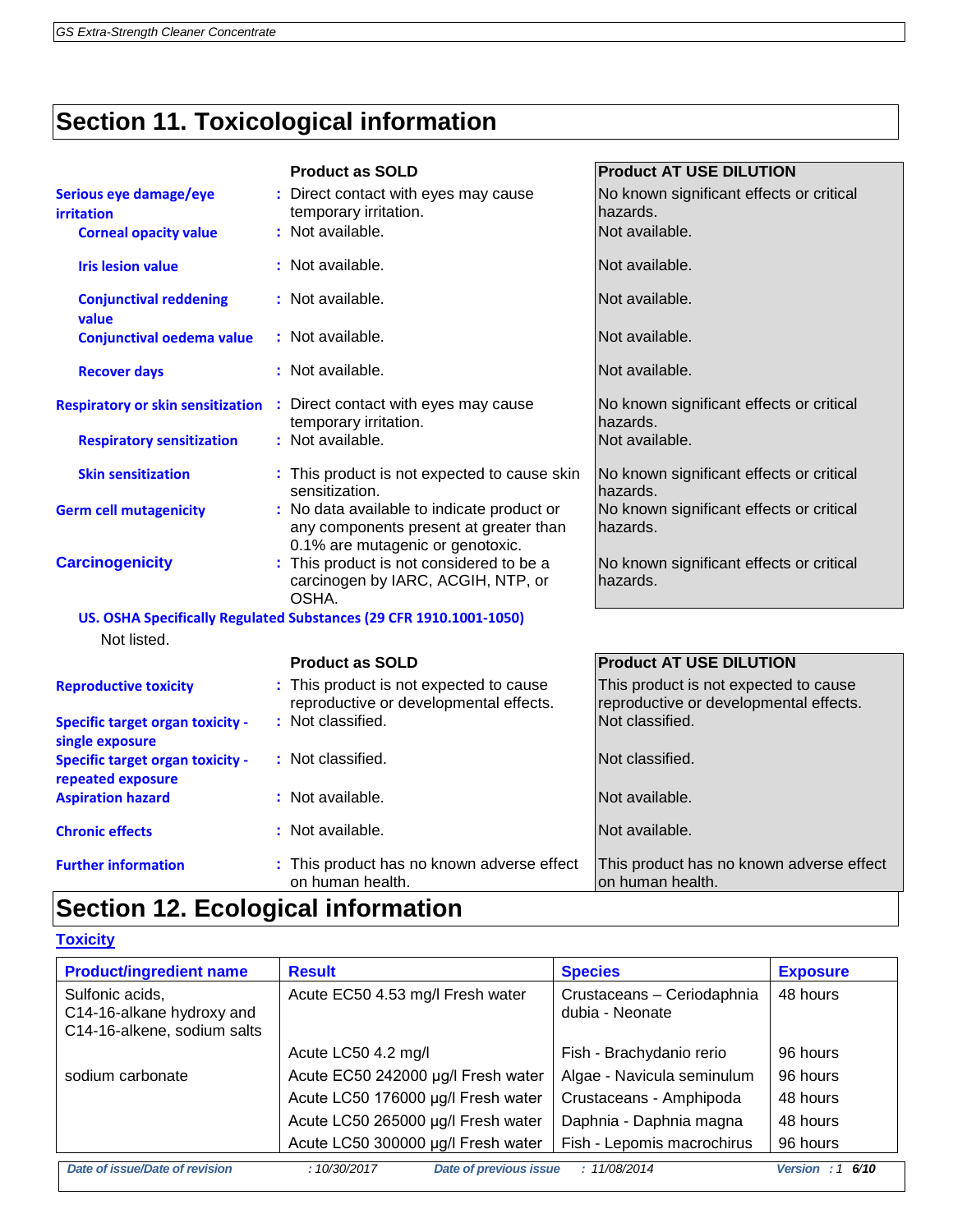## **Section 12. Ecological information**

#### **Persistence and degradability**

| <b>Product/ingredient name</b>                                              | Test                                                             | <b>Result</b>  | <b>Dose</b> | <b>Inoculum</b> |
|-----------------------------------------------------------------------------|------------------------------------------------------------------|----------------|-------------|-----------------|
| Sulfonic acids,<br>C14-16-alkane hydroxy and<br>C14-16-alkene, sodium salts | 302B Inherent<br>Biodegradability:<br>Zahn-Wellens/<br>EMPA Test | 85 % - 28 days |             |                 |

| <b>Product/ingredient name</b>                                              | <b>Aquatic half-life</b> | <b>Photolysis</b> | <b>Biodegradability</b> |
|-----------------------------------------------------------------------------|--------------------------|-------------------|-------------------------|
| Sulfonic acids,<br>C14-16-alkane hydroxy and<br>C14-16-alkene, sodium salts |                          |                   | Readilv                 |

**Bioaccumulative potential**

Not available.

#### **Mobility in soil**

**Soil/water partition coefficient (Koc) :** Not available.

**Other adverse effects** : No known significant effects or critical hazards.

## **Section 13. Disposal considerations**

|                                          | <b>Product as SOLD</b>                                                                                                                                                                                                            | <b>Product AT USE DILUTION</b>                                                         |
|------------------------------------------|-----------------------------------------------------------------------------------------------------------------------------------------------------------------------------------------------------------------------------------|----------------------------------------------------------------------------------------|
| <b>Disposal instructions</b>             | : Collect and reclaim or dispose in sealed<br>containers at licensed waste disposal site.                                                                                                                                         | Diluted product can be flushed to sanitary<br>sewer. Discard empty container in trash. |
| <b>Local disposal regulations</b>        | : Dispose in accordance with all applicable<br>regulations.                                                                                                                                                                       |                                                                                        |
| <b>Hazardous waste code</b>              | : The waste code should be assigned in<br>discussion between the user, the producer<br>and the waste disposal company.                                                                                                            |                                                                                        |
| Waste from residues / unused<br>products | : Dispose of in accordance with local<br>regulations. Empty containers or liners<br>may retain some product residues. This<br>material and its container must be<br>disposed of in a safe manner (see:<br>Disposal instructions). |                                                                                        |
| <b>Contaminated packaging</b>            | Empty containers should be taken to an<br>approved waste handling site for recycling<br>or disposal. Since emptied containers<br>may retain product residue, follow label<br>warnings even after container is emptied.            |                                                                                        |
| <b>Continn</b>                           | Tranenart infarmatian                                                                                                                                                                                                             |                                                                                        |

## **Section 14. Transport information**

#### **Product as SOLD**

|                                |                          | <b>DOT Classification</b> | <b>IMDG</b>            |              |                | <b>IATA</b>          |
|--------------------------------|--------------------------|---------------------------|------------------------|--------------|----------------|----------------------|
| <b>UN number</b>               | Not regulated.           |                           | Not regulated.         |              | Not regulated. |                      |
| <b>UN proper</b>               | Cleaning Compounds, NOI, |                           |                        |              |                |                      |
|                                |                          |                           |                        |              |                |                      |
| Date of issue/Date of revision |                          | :10/30/2017               | Date of previous issue | : 11/08/2014 |                | Version : $1 \t7/10$ |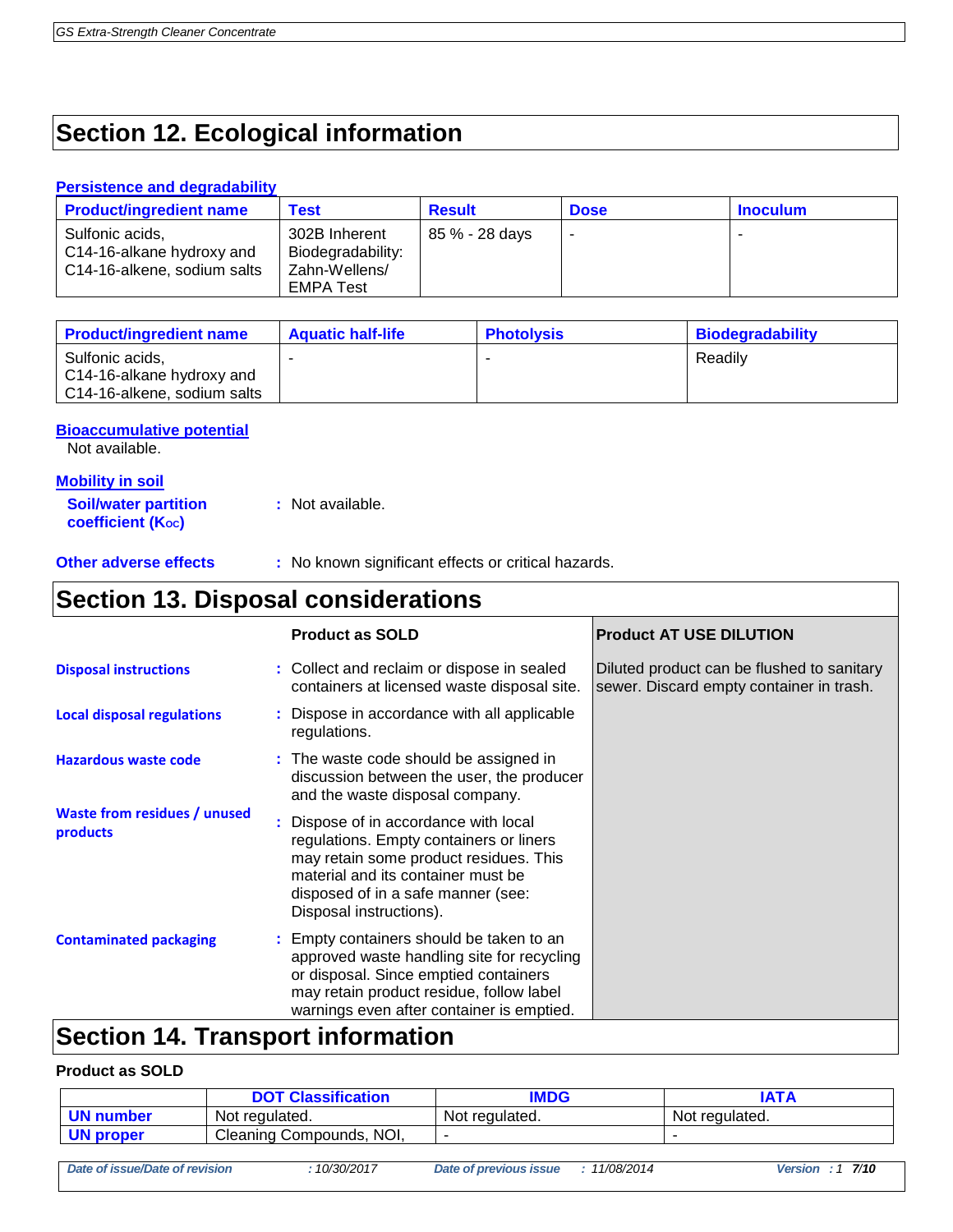| shipping name                             | liquid |  |  |
|-------------------------------------------|--------|--|--|
| <b>Transport</b><br>hazard class(es)      |        |  |  |
| $\Gamma$ castian 11 Transpart information |        |  |  |

## **Section 14. Transport information**

| <b>Packing group</b> | ٠   | $\,$ |     |
|----------------------|-----|------|-----|
| <b>Environmental</b> | No. | No.  | No. |
| hazards              |     |      |     |
| <b>Additional</b>    |     | -    |     |
| information          |     |      |     |

#### **Product AT USE DILUTION** Not intended for transport

## **Section 15. Regulatory information**

#### **U.S. Federal regulations**

## **Product as SOLD Product AT USE DILUTION**

| <b>TSCA Section 12(b) Export</b><br>Notification (40 CFR 707, Subpt.                   | : Not regulated. |
|----------------------------------------------------------------------------------------|------------------|
| D)<br><b>CERCLA Hazardous Substance</b><br>List (40 CFR 302.4)                         | : Not listed.    |
| <b>US. OSHA Specifically</b><br><b>Regulated Substances (29 CFR</b><br>1910.1001-1050) | : Not listed.    |

#### **Superfund Amendments and Reauthorization Act of 1986 (SARA)**

#### **Hazard categories :** Immediate Hazard - No Delayed Hazard - No Fire Hazard – No Pressure Hazard - No Reactivity Hazard - No

Not regulated.

Not listed.

Not listed.

### **Product as SOLD Product AT USE DILUTION**

Non-hazardous.

### **SARA 302/304**

#### **Composition/information on ingredients**

| <b>Product as SOLD</b> |               |            |                     |           | <b>Product AT USE DILUTION</b> |           |             |     |            |
|------------------------|---------------|------------|---------------------|-----------|--------------------------------|-----------|-------------|-----|------------|
|                        |               |            | <b>SARA 302 TPQ</b> |           | <b>SARA 304 RQ</b>             |           | <b>Name</b> |     | <b>EHS</b> |
| <b>Name</b>            | $\frac{9}{6}$ | <b>EHS</b> | (lbs)               | (gallons) | (Ibs)                          | (gallons) |             |     |            |
| None                   | n/a           | n/a        | $\sim$              |           | ۰                              |           | <b>None</b> | n/a | n/a        |

### **Product as SOLD Product AT USE DILUTION**

**SARA 311/312 :** Immediate (acute) health hazard Non-hazardous.

#### **Composition/information on ingredients**

| <b>Name</b>                                                               | $\frac{9}{6}$ | <b>Fire</b><br>hazard         | <b>Sudden</b><br>release of<br><b>pressure</b> | <b>Reactive</b> | <b>Immediate</b><br>(acute)<br>health<br>hazard | <b>Delayed</b><br><b>(chronic)</b><br>) health<br>hazard |
|---------------------------------------------------------------------------|---------------|-------------------------------|------------------------------------------------|-----------------|-------------------------------------------------|----------------------------------------------------------|
| Sulfonic acids, C14-16-alkane hydroxyl<br>and C14-16-alkene, sodium salts | $2.34 - 2.46$ | No.                           | No.                                            | No.             | Yes.                                            | No.                                                      |
| sodium carbonate                                                          |               | No.                           | No.                                            | Yes.            | Yes.                                            | No.                                                      |
| Date of issue/Date of revision<br>:10/30/2017                             |               | <b>Date of previous issue</b> | : 11/08/2014                                   |                 | <b>Version</b>                                  | : 18/10                                                  |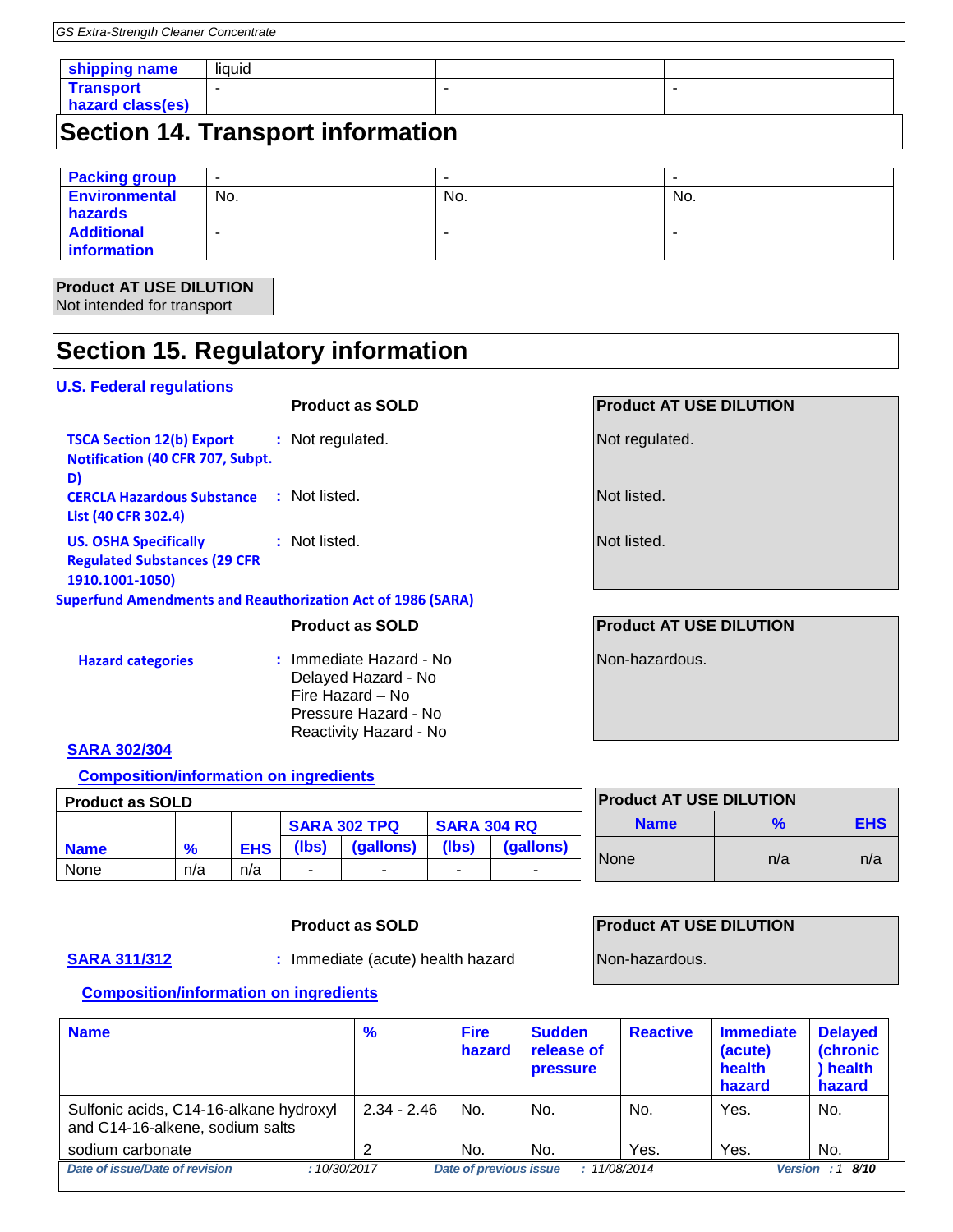**SARA 313 (TRI reporting) :** Not regulated.

## **Section 15. Regulatory information**

**Other federal regulations**

|                                                                                                         | <b>Product as SOLD</b> | <b>Product AT USE DILUTION</b> |
|---------------------------------------------------------------------------------------------------------|------------------------|--------------------------------|
| Clean Air Act (CAA) Section 112 : Not regulated.<br><b>Hazardous Air Pollutants</b><br>(HAPs) List      |                        | Not regulated.                 |
| <b>Clean Air Act (CAA) Section</b><br>112(r) Accidental Release<br><b>Prevention</b><br>(40 CFR 68.130) | : Not regulated.       | Not regulated.                 |
| <b>Safe Drinking Water Act</b><br>(SDWA)                                                                | : Not regulated.       | Not regulated.                 |
| Food and Drug Administration : Not regulated.<br>(FDA)                                                  |                        | Not regulated.                 |
|                                                                                                         |                        |                                |

#### **US State regulations**

#### **US - California Proposition 65 - Carcinogens & Reproductive Toxicity (CRT): Listed substance**

**WARNING:** This product contains no chemical(s) known to the State of California to cause cancer.

| <b>Ingredient name</b> | <b>Cancer</b> | <b>Reproductive</b> | <b>No significant risk</b><br>level | <b>Maximum</b><br>acceptable dosage<br>level |
|------------------------|---------------|---------------------|-------------------------------------|----------------------------------------------|
| None                   | n/a           | n/a                 | n/a                                 | n/a                                          |
|                        |               |                     |                                     |                                              |

| Country(s) or region                                         | Inventory name   | On inventory (yes/no)* |
|--------------------------------------------------------------|------------------|------------------------|
| <b>US. Rhode Island RTK</b>                                  | : Not regulated. | Not regulated.         |
| <b>US. Pennsylvania RTK -</b><br><b>Hazardous Substances</b> | : Not regulated. | Not regulated.         |
| <b>US. Massachusetts RTK -</b><br><b>Substance List</b>      | : Not regulated. | Not regulated.         |

United States & Puerto Rico Toxic Substances Control Act (TSCA) Inventory Yes \*A "Yes" indicates this product complies with the inventory requirements administered by the governing country(s)

## **Section 16. Other information**

| <b>SDS File Name</b>        | : GL62 GS Extra-Strength Cleaner Concentrate SDS |
|-----------------------------|--------------------------------------------------|
| <b>NSF Certified</b>        | $\therefore$ C1, C2: 7/15/05: #137217            |
| <b>Green Seal Certified</b> | $\div$ GS-37 2009                                |